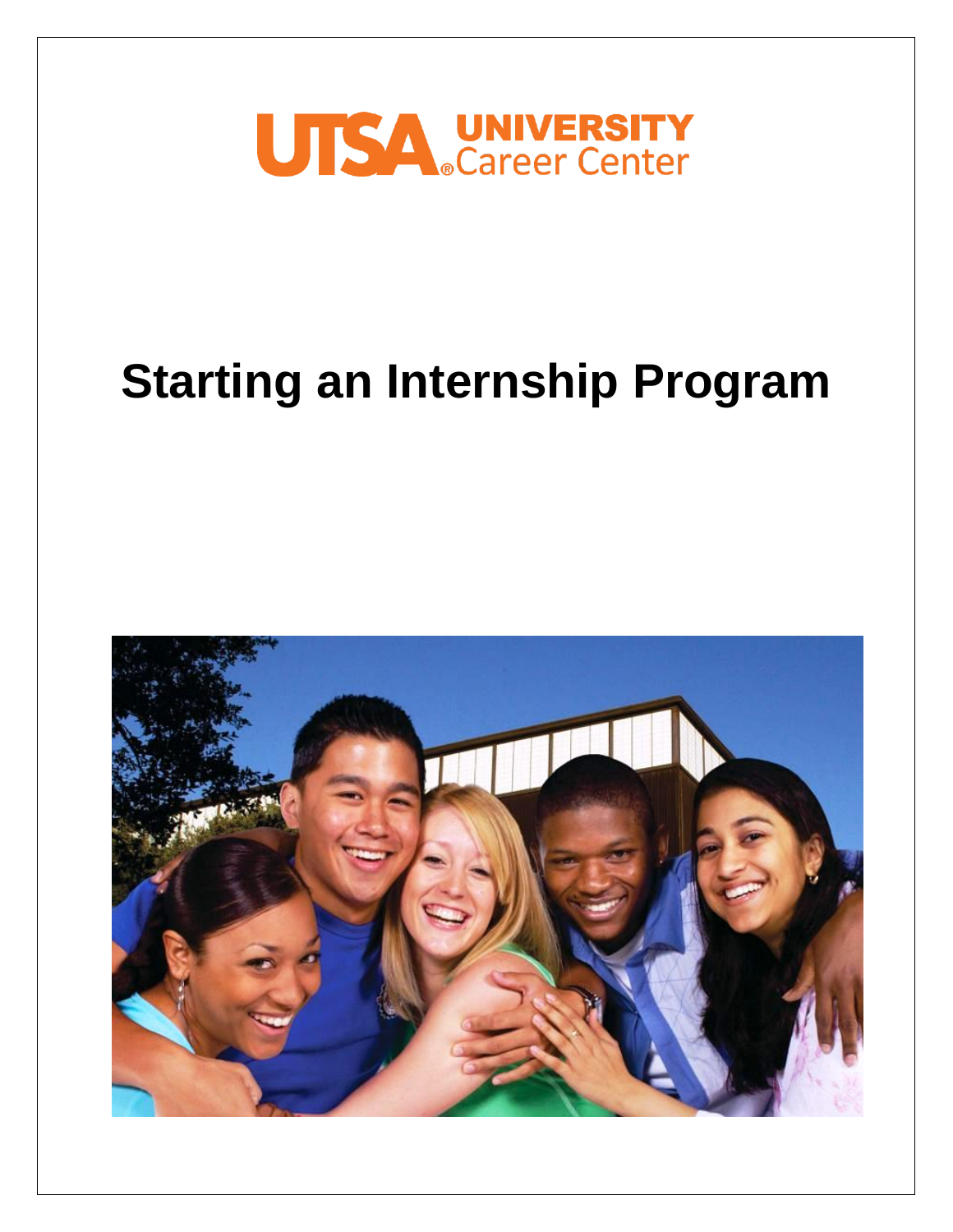# **Table of Contents**

| I.  | Introduction |                                     | 3              |
|-----|--------------|-------------------------------------|----------------|
|     |              | A. Headcount                        | 3              |
|     |              | <b>B.</b> Eligibility               | 4              |
|     |              | C. Time requirements                | 4              |
|     |              | D. Advisement                       | $\overline{4}$ |
|     |              | Sample Intern Handbook              | 6              |
| II. |              | Explanation of Internship           | $\overline{7}$ |
|     |              | A. Job Description                  | $\overline{7}$ |
|     | В.           | Internship Program Work plan        | $\overline{7}$ |
|     |              | C. Financial Considerations         | $\overline{7}$ |
|     |              | D. Legal Issues                     | 8              |
|     |              | Sample Job Description              | $9\,$          |
|     |              | Sample Job Description              | 10             |
|     |              | Sample Intern Work Plan             | 11             |
|     |              | E. Intern Orientation               | 12             |
|     |              | F. Evaluation                       | 12             |
|     |              | Sample Orientation Meeting Agenda   | 13             |
|     |              | Sample Individual Intern Evaluation | 14             |
|     |              | Sample Managers Evaluation Form     | 15             |
|     |              | Resources                           | 16             |
|     |              | Top Ten Concerns of Interns         | $17 - 18$      |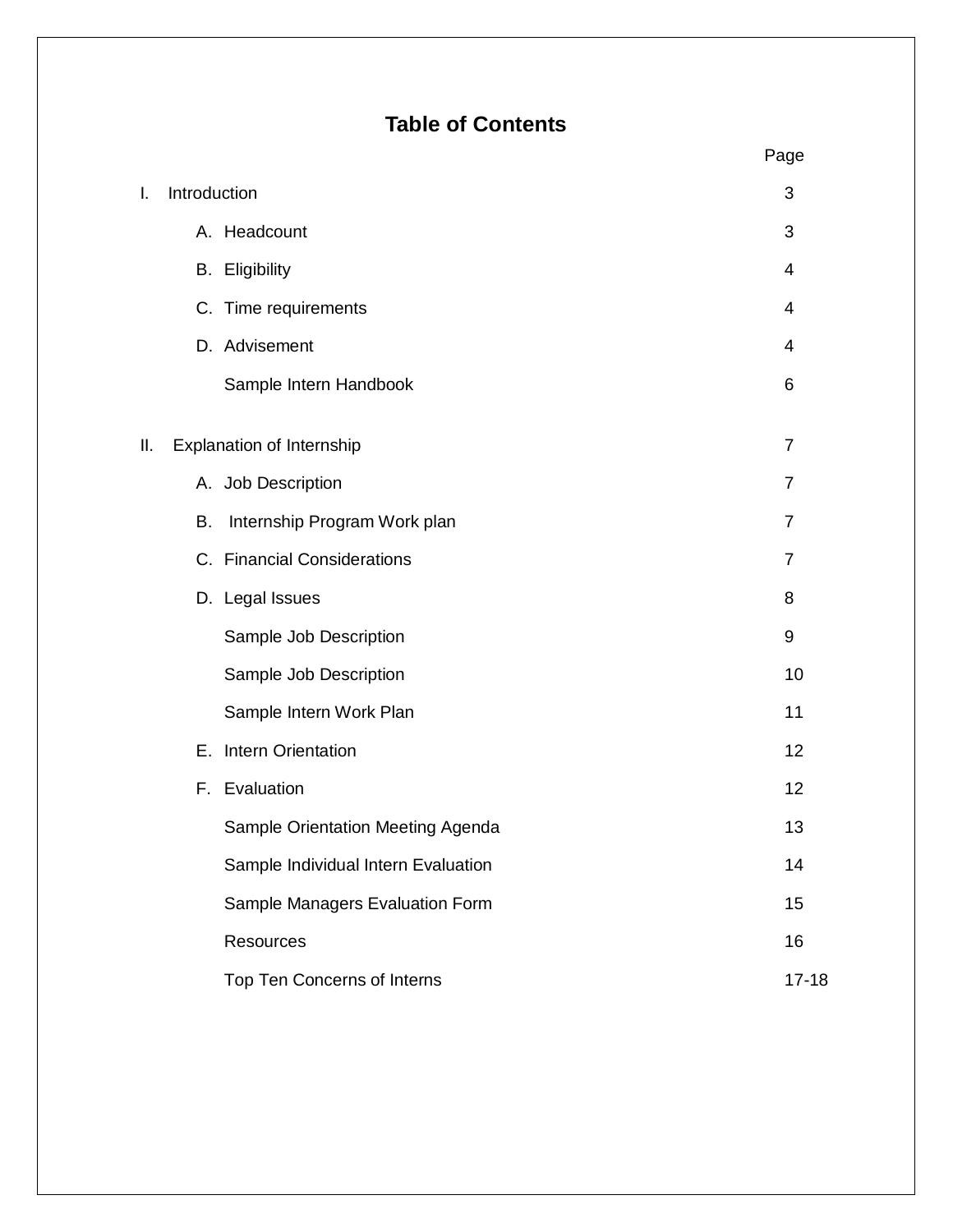## **UTSA Career Service Internship Program**

#### **I. Introduction**

An internship program should have an established learning outcome for the prospective student. It must address the needs of both the interns and the company. The internship program should introduce to the student the transition from college to work and a well structured internship program should help facilitate that transition. Experiential learning is an indispensable and valuable element for all students. An internship enables the student to gain practical experience as a professional under conditions conducive to educational development. Furthermore, the internship experience should allow the student to use their skills, allow an opportunity for personal development, and most importantly it should be an enjoyable experience.

#### **A. Headcount Planning**

More than any single elements, organization and consistency are critical to the success of your internship program. Before you even sit down to work on the development of your internship program there are some basic elements that you must establish to help you start your program's organization.

- 1. Establish contact with recruiters
- 2. Determine optimal recruiting window
- 3. Who—How many of each type (by major, level in school, skills) will be needed? What— are your targeted campuses and events that you will recruit? Where—in what geographic locations will the interns work? When—when will the interns be needed?
- 4. Communicate with your company headcount planners and remind them about hiring interns, and finalize your intern count

#### **B. Eligibility**

Who is your intended target population? What criteria should the prospective intern be aware of (major, GPA, skills, etc.)? This is the portion where the company will define the qualifications of all potential interns. The qualifications of an intern should coincide with their job description and the goals of the company. \* *The University Career Center can assist you in setting up a Rowdy Job account.\**

#### **C. Time Requirement**

The intern should have a detail timeline of how many hours the entire internship will consist of. Is this internship offered in the fall, spring, and summer? Be aware of how long a semester is at the student's institution and plan your weekly hours accordingly with the intern's school schedule.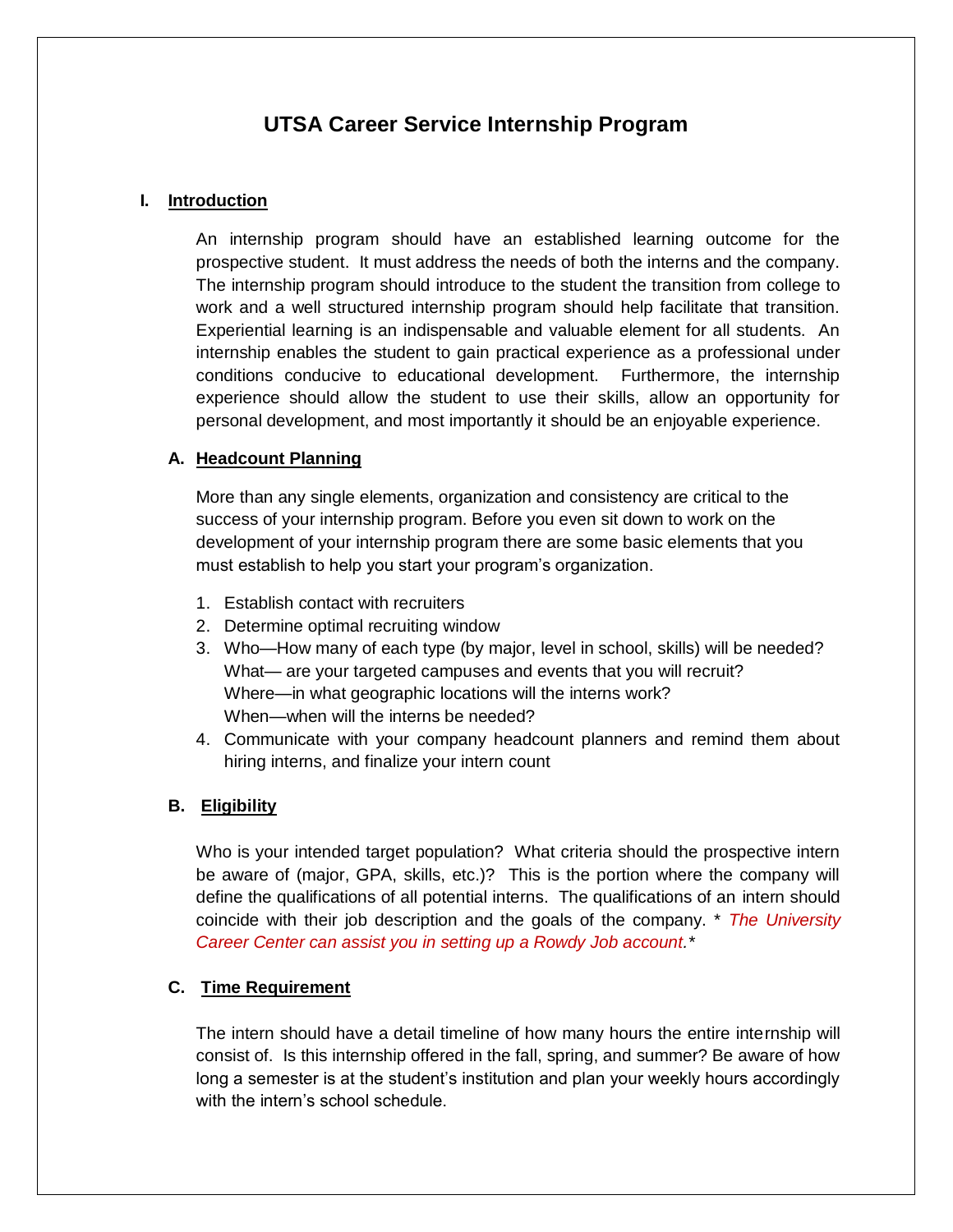#### *Example***:**

During the fall or spring semester, twenty-four (24) hours a week for one full semester (15 weeks) must be spent at the placement organization for a total of 360 hours. During the summer semester, thirty-six (36) hours a week (10 weeks) must be spent at the placement organization for a total of 360 hours.

*The student is expected to adhere to agreed-upon agency work schedules and administrative policies. Failure to participate in scheduled work activities (i.e. evenings or weekends) will result in termination of the internship.* 

#### **D. Advisement**

The internship provides the student opportunities to learn to deal with problems which arise from work duties and interpersonal relationships. If a situation or questions arise regarding the student's role or responsibilities, the intern is encouraged to discuss concerns with the site supervisor and the university supervisor. If the intern and site supervisor are unable to reach an understanding acceptable to both parties, the university supervisor will meet with them to help reach a solution. However, the intern site has the ultimate saying in how the situation will be handled.

*The following problem-solving steps are a recommendation of how to proceed in the case there is a conflict between intern and company:*

- 1. If the intern encounters a problem with the sponsoring organization, it is the intern's responsibility to attempt to resolve the problem with the site supervisor, and to inform the university supervisor of the problem immediately by email.
- 2. If the site supervisor identifies a problem with the intern's performance, the problem should be documented, shared with the student, and forwarded to the university supervisor.
- 3. If the problem cannot be resolved through a conference between the intern and site supervisor, the university supervisor will arrange a three-way conference to address the problem.
- 4. In the event that a mutually agreeable solution cannot be found, the university supervisor may initiate an alternative placement for the intern if time is permissible. This however may delay the completion date of the internship.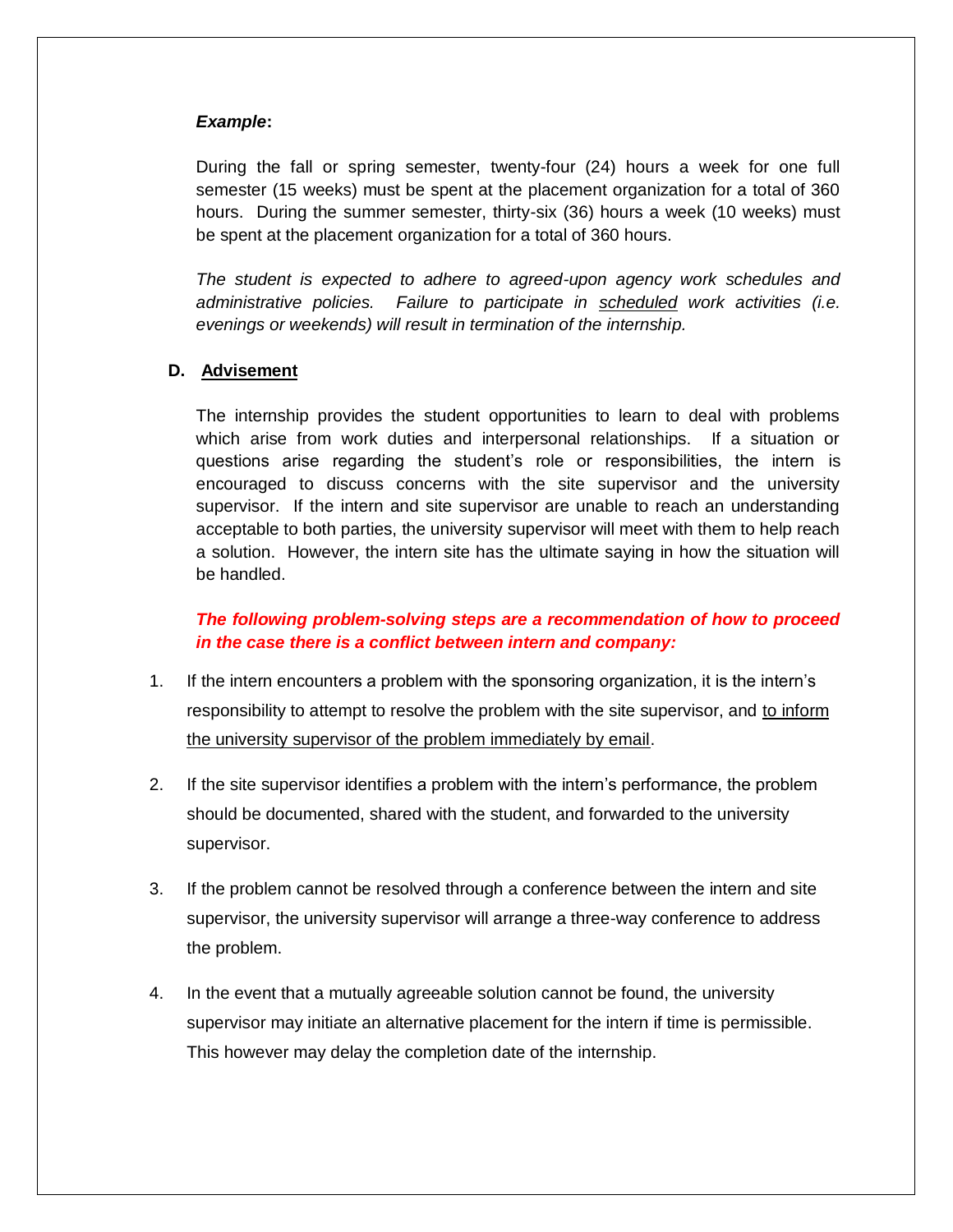## **Sample of an Intern Handbook**

- Welcome
- About the organization *(Note: Include history and basic information such as industry position, size, organization's goals, and values.)*
- Organizational structure
- List of organization's divisions, groups, locations, product names, and services
- Organization acronyms and terms
- Intern/co-op definitions *(Note: Include this if you have both types of students and need to distinguish between them.)*
- Intern and co-op responsibilities
- Manager and mentor responsibilities
- Benefits information
- Policies *(Note: Include those policies most relevant to interns and a disclaimer that there are other policies that may affect their employment.)*
- Contact information for college relations staff
- FAQs *(Note: Include answers to such frequently asked questions as: Where do I park? Where can I eat lunch? How do I have my paycheck direct-deposited? As a resident of another state, how do I get state tax forms for filing taxes next year? How do I apply for employment here when I am graduating? How do I find out more information about this organization?)*
- Things to do in the area *(Note: Include recreational activities.)*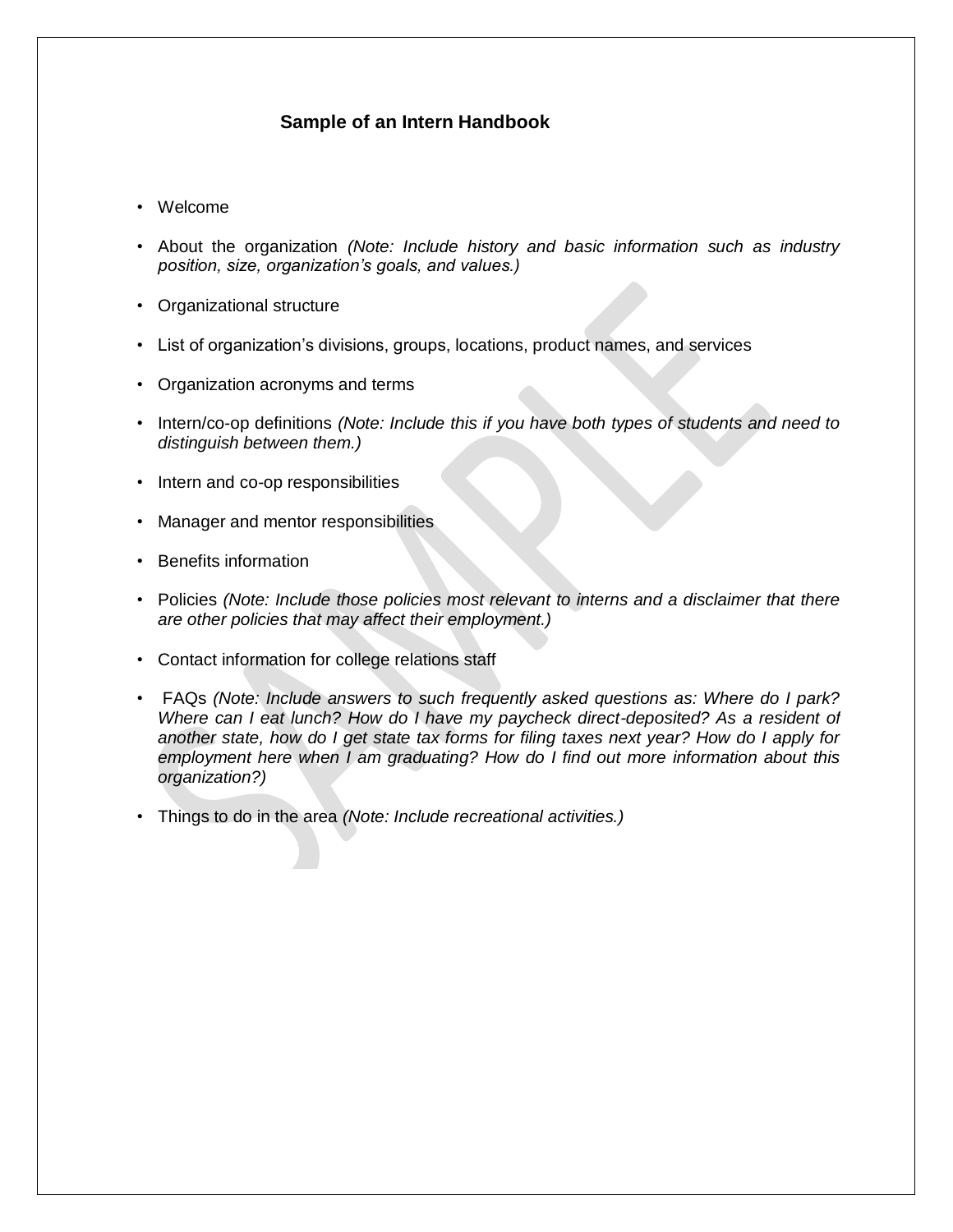#### **II. Explanation of Internship**

In this portion the employer will define the intern's job description, provide an outline of the internship program, discuss financial considerations, and finally include an evaluation/assessment of the intern's performance during their internship experience. This is the infrastructure of your program. The organization and consistency will reflect on the outcome of your program.

#### **A. Job Description**

Do you know what your interns are doing? Ensure to the potential intern that they will be getting the career-related experience they seek by being clear and concise in their job description. The job description should be relevant to do professional-level work in your organization as well as test the individual's ability.

#### **B. Internship Program Work plan**

This is the road map that your interns will follow. The outline is a tentative agenda or syllabus for the student to follow on a day to day basis. Most students are used to structure from their classroom setting. They like to have an idea of what to expect day by day or week by week.

#### **C. Financial Considerations**

Internship experiences are designed to provide the student the opportunity for professional experiences and should be selected on the basis of their educational quality. *The internship may be a paid experience.* The university supervisor must be informed in advance if an intern student is accepting payment for fulfilling the required internship hours. If you choose not to pay them, you will want to check the U.S. Department of Labor's guidelines and requirements regarding non-paid students and consult with your organization's legal counsel (Internship Programs under the Fair Labor Standards Act). On the other hand, if you do decide to pay an intern they must be paid in accordance with the Fair Labor Standards Act. However, the sponsoring organization is expected to reimburse the intern for expenses incurred in fulfilling their duties (i.e. assigned travel, assigned attendance at workshops, etc.) if outside of the Bexar county area. Additional uncertain costs should be discussed between the site supervisor and the intern in advance of the internship. Any financial compensation to the intern student should not alter how the internship is evaluated.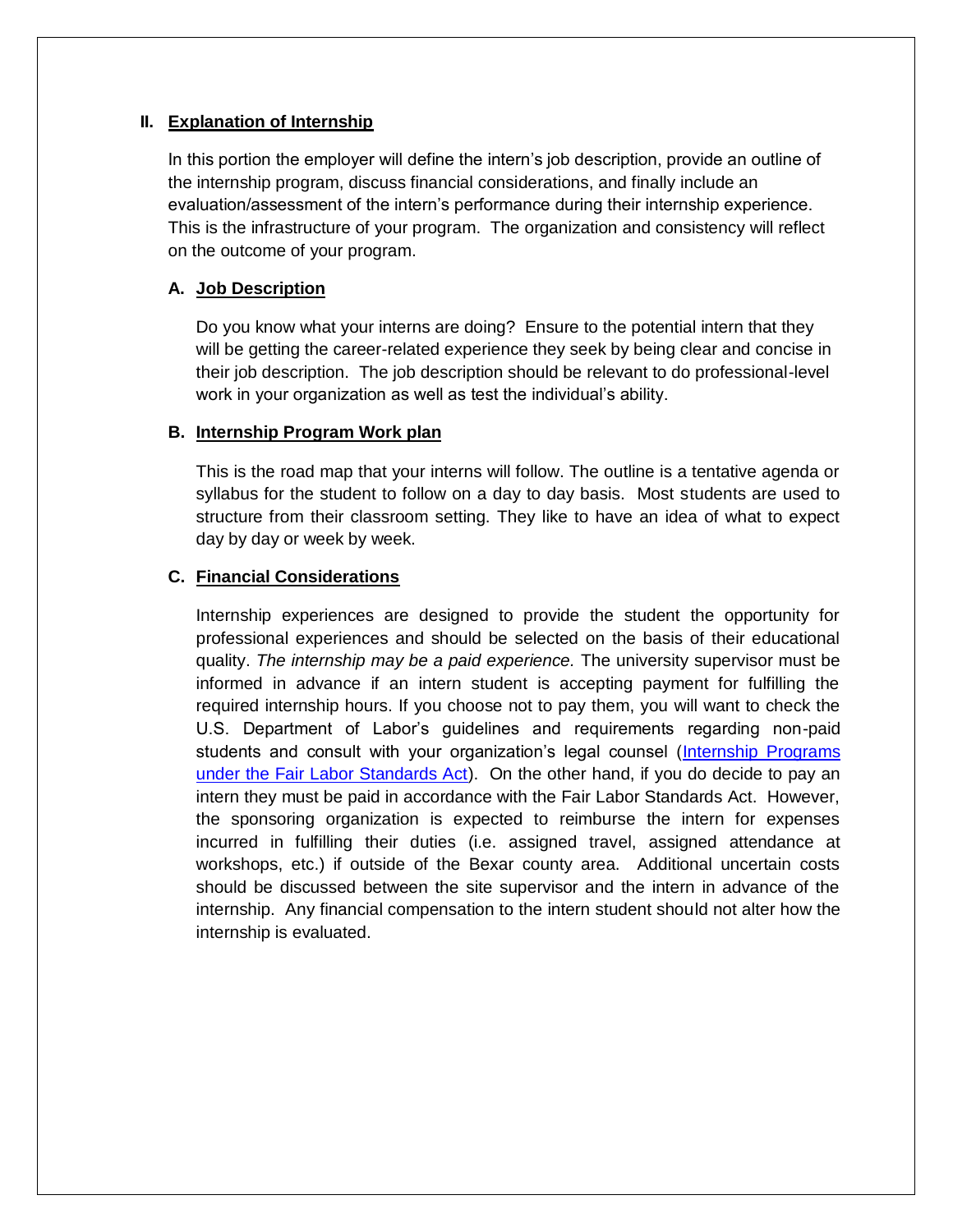#### **D. LEGAL ISSUES**

#### **Do you have to pay interns?**

You don't have to pay interns who qualify as leaders/trainees. The U.S. Department of Labor has outlined six criteria for determining trainee status:

- 1. The training, even though it includes actual operation of the facilities of the employer, is similar to what would be given in a vocational school or academic educational instruction.
- 2. The training is for the benefit of the trainees.
- 3. The trainees do not displace regular employees, but work under their close observation.
- 4. The employer that provides the training derives no immediate advantage form the activities of the trainees, and on occasion the employer's operations may actually be impeded.
- 5. The trainees are not necessarily entitled to a job at the conclusion of the training period.
- 6. The employer and the trainees understand that the trainees are not entitled to wages for the time spent in training.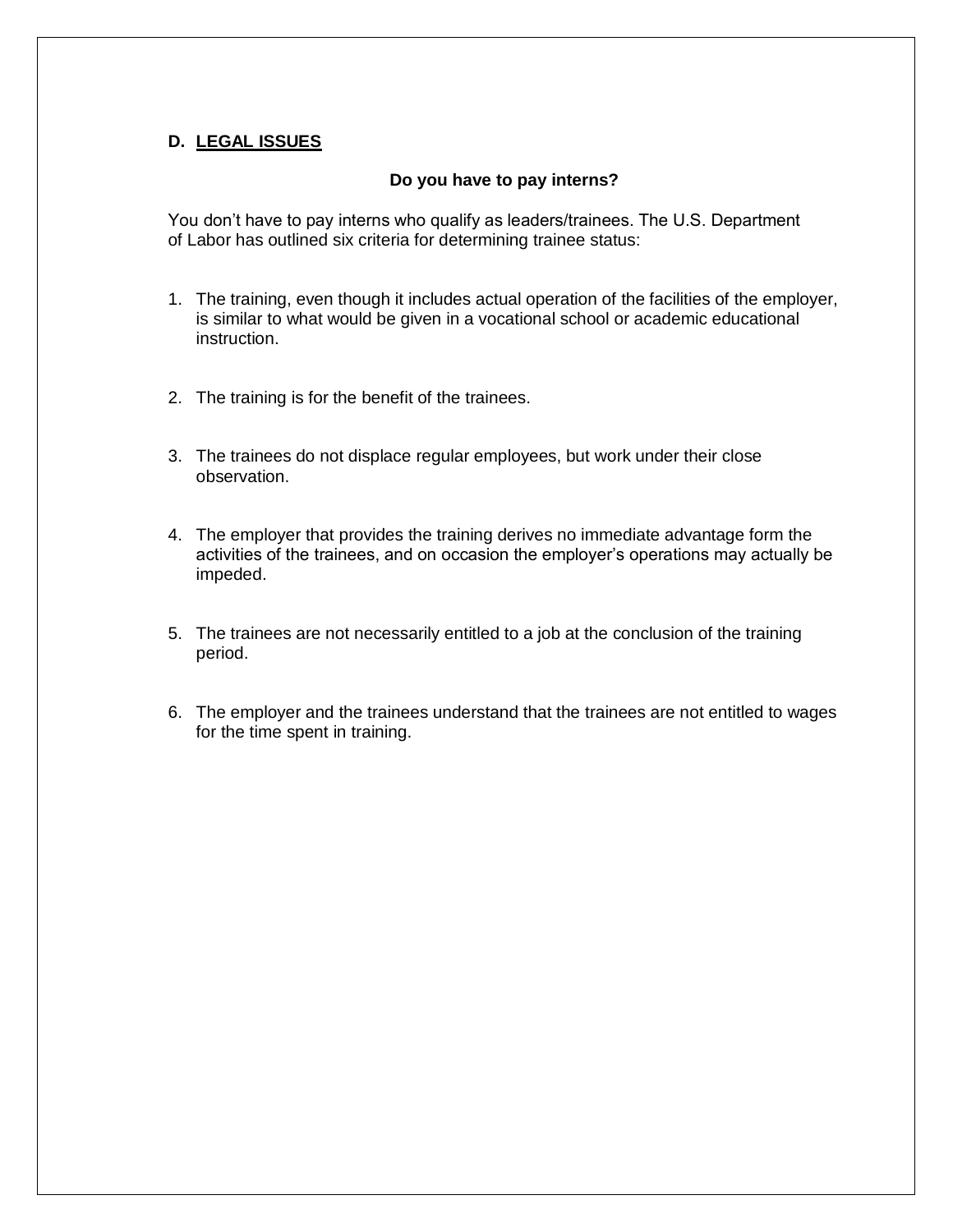#### **Sample – Job Description**

**\*Job Title:** Promotions Intern

```
Job Reference 
Num: 4738
      Employer 
Name: Promotions International
     Linked To: Manager
          No of 
     Openings:
      Work 
Schedule: Monday-Friday 8:30am-5:30pm
    *Hours per 
Week: 20-25
*Wage/Salary: $7.50 per hr.
```
#### **\*Job**

**Description:** The Intern will handle the implementation of promotion activities that are part of the integrated marketing communication efforts for Promotions International and its clients. Duties will include attending client team meeting to remain informed about research, strategic direction and overall campaign goals.

#### \***Job Duties:**

The Promotions Interns handles the implementation of promotion activities that are part of the integrated marketing communication efforts for Promotions International and its clients. Duties will include attending client team meeting to remain informed about research, strategic direction and overall campaign goals. Maintaining databases of stakeholders, promotions contact, new and existing clients, vendor lists and will handle mailings to these contacts. Candidate will maintain the database of temporary employees and free-lancer to help implement promotions projects. Will serve as the daily contact for the VAM staff, internal clients team members or representatives, vendor or media representatives associated with promotions projects. Perform other duties as assigned.

#### **\*Requirements:**

A Bachelor's degree in Marketing/Advertising is required for this position or a degree in other related areas such as Mass Communication. Two years of related work experience in these field. Candidate must be proficient in Word, Excel, PowerPoint, and database management. Candidate must also maintain a professional appearance at all times must be detail oriented and be able to manage several projects simultaneously and meet deadlines.

\* **How to Apply:** Email iamyourboss@promotionsinc.com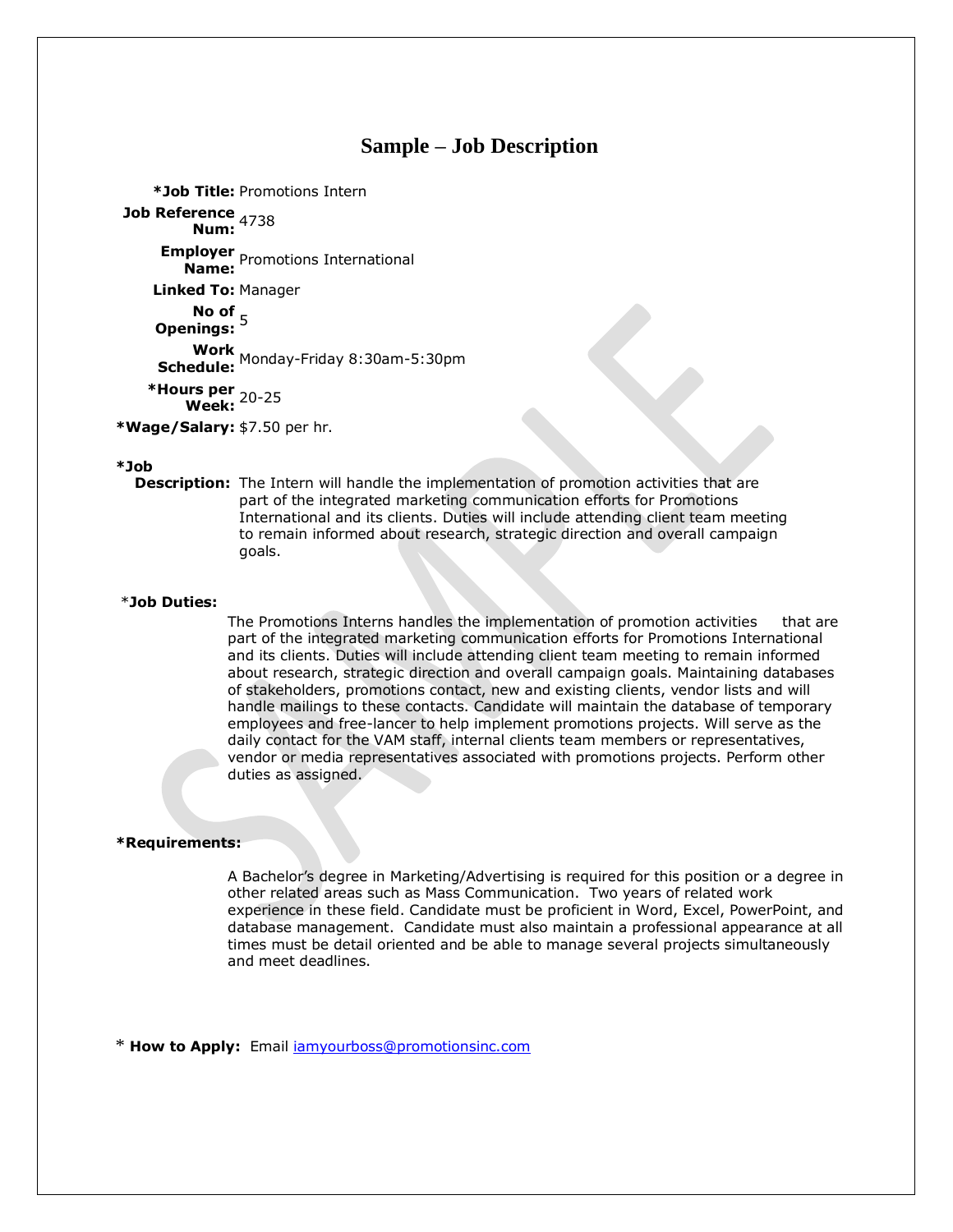## **Job Description**

**Title**: Intern – Coaching

**Reports To**: Internship Coordinator

**Primary Functions:** Provides assistance and support to the coaching staff. The interns perform the same coaching duties, maintenance and care of equipment, and assist in administrative duties as directed. The Intern Program will add depth to the facility enrollment.

#### **Duties and Responsibilities:**

*Conducts Training Sessions*:

- Teaches the prescribed activities and exercises to the clients.
- Trains Student Athletes in small groups.
- Maintains control and discipline of training classes at all times.

#### *Daily Operations*:

- Completes all reports, schedules, or paper work complete and in a timely manner.
- Adheres to (company name) Dress Code and Behavior requirements.

*Adheres to Scheduling and Other Assignments:*

- Notifies supervisor of any conflicts in scheduling or attendance.
- Assists the Performance Coaches when needed.
- Performs other duties as assigned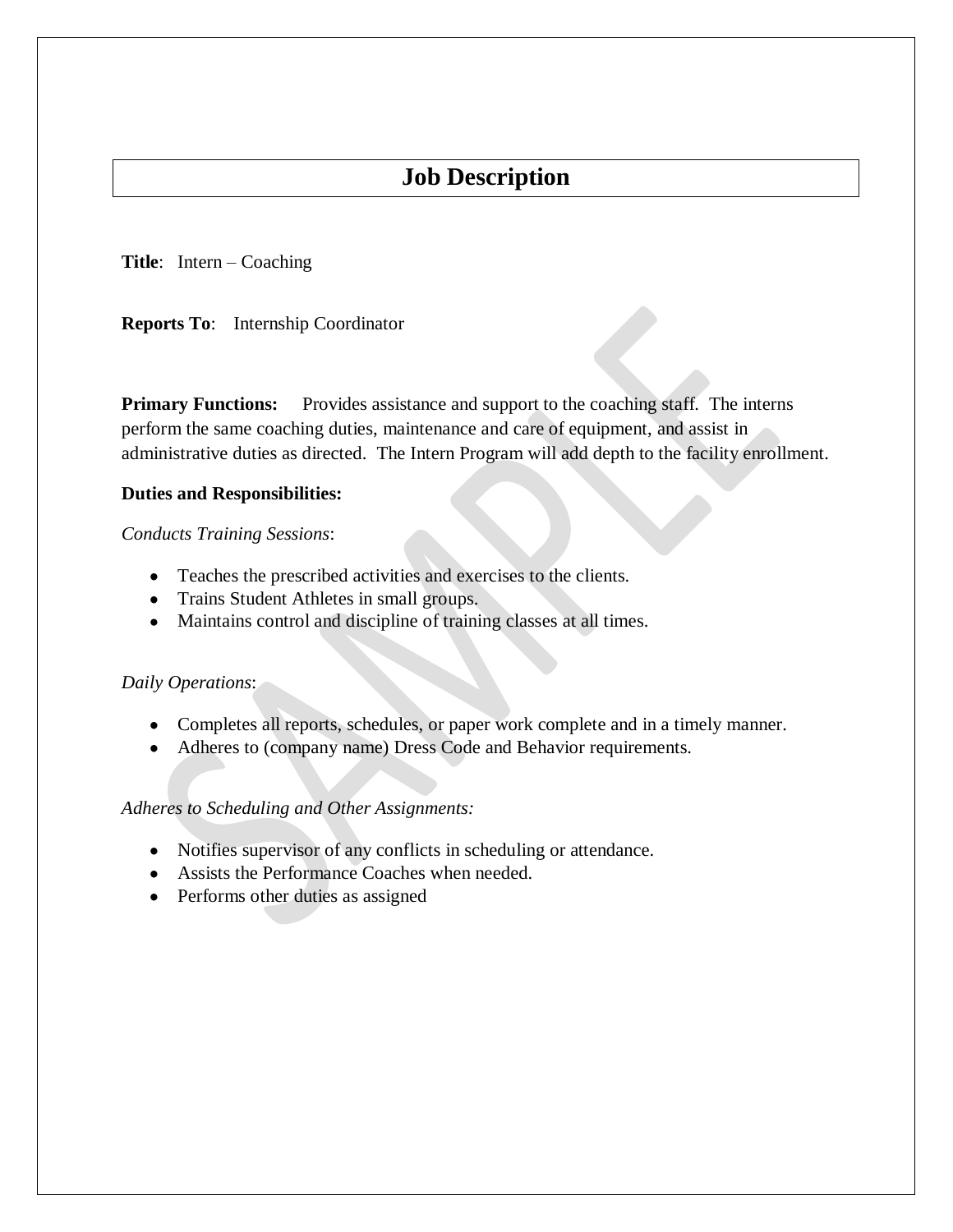# **Sample Intern Work plan**

| <b>Date</b>                    | <b>Event</b>                                       | <b>Time</b>   | <b>Location</b>                            | <b>Facilitator/</b><br><b>Speaker</b>               |
|--------------------------------|----------------------------------------------------|---------------|--------------------------------------------|-----------------------------------------------------|
| <b>May 15</b><br><b>May 22</b> | Orientation                                        | 8:30-11:00    | Conference<br>Room E                       | <b>College Relations Team</b>                       |
| May 24                         | Town Hall Meeting - all<br>company employees       | 7:30-9:00     | Auditorium                                 | <b>CEO</b>                                          |
| May 25 & 28                    | <b>Memorial Day Holidays</b>                       |               |                                            |                                                     |
| June 1                         | Manufacturing Plant tours                          | $3:00 - 4:30$ | Plant                                      | <b>Manufacturing Supervisors</b>                    |
| June 1                         | <b>Intern Social</b>                               | 5:00-7:00     | Sports Bar                                 | Intern Social Committee                             |
| June 6                         | <b>Product Overview</b>                            | 8:30-4:00     | <b>Customer</b><br><b>Training Center</b>  | <b>Training Staff</b>                               |
| June 8                         | Picnic                                             | lunchtime     | Grill area<br>outside Bldg. 1              | <b>Hosted by College</b><br><b>Recruiting Teams</b> |
| June 15                        | Town Hall Meeting - all<br>company employees       | 7:30-9:00     | Auditorium                                 | <b>CEO</b>                                          |
| June 15                        | CEO Welcome to the Intern<br>Group                 | 9:00-10:00    | Conference<br>Room E                       | <b>College Relations Team</b><br>and CEO            |
| June 21                        | <b>Product Update Seminar</b>                      | $9:00 - 4:00$ | Auditorium                                 | Manager will register<br>his/her intern             |
| June 27                        | New Hires Discuss the<br>Company (panel and lunch) | 11:00-1:00    | Conference<br>Room F                       | <b>New Grad Employees</b>                           |
| June 29                        | Mid-summer Reports Due                             | by 5:00       |                                            | Send to College Relations<br>Administrator          |
| June 30                        | Volunteer Day - City park<br>cleanup               | 8:00-12:00    | <b>Memorial Park</b>                       | Intern Social Committee                             |
| July 4                         | Independence Day Holiday                           |               |                                            |                                                     |
| July 11                        | <b>Benefits/Stock Options</b><br>Seminar           | 9:00-11:00    | Conference<br>Room F                       | <b>Benefits and Finance</b><br><b>Staffs</b>        |
| July 18                        | Workshop - Managing Your<br>Career                 | 8:30-12:00    | <b>Training Room</b><br>B                  | <b>Career Development Staff</b>                     |
| July 25                        | Projects Expo                                      | 2:00-5:00     | Cafeteria                                  | All Interns                                         |
| July 27                        | Town Hall Meeting - all<br>company employees       | 7:30-9:00     | Auditorium                                 | <b>CEO</b>                                          |
| July 27                        | Cubs vs. Cardinals Game                            | $1:00-?$      | <b>Wrigley Field</b>                       | <b>Hosted by College</b><br><b>Recruiting Teams</b> |
| August 1                       | <b>Recognition Luncheon</b>                        | 11:00-2:00    | <b>Country Club</b><br><b>Banquet Room</b> | Intern Banquet Committee                            |
| August 10                      | Town Hall Meeting - all<br>company employees       | 7:30-9:00     | Auditorium                                 | <b>CEO</b>                                          |
| By last work<br>day            | Final reports due                                  | by 5:00       |                                            | Send to College Relations<br>Administrator          |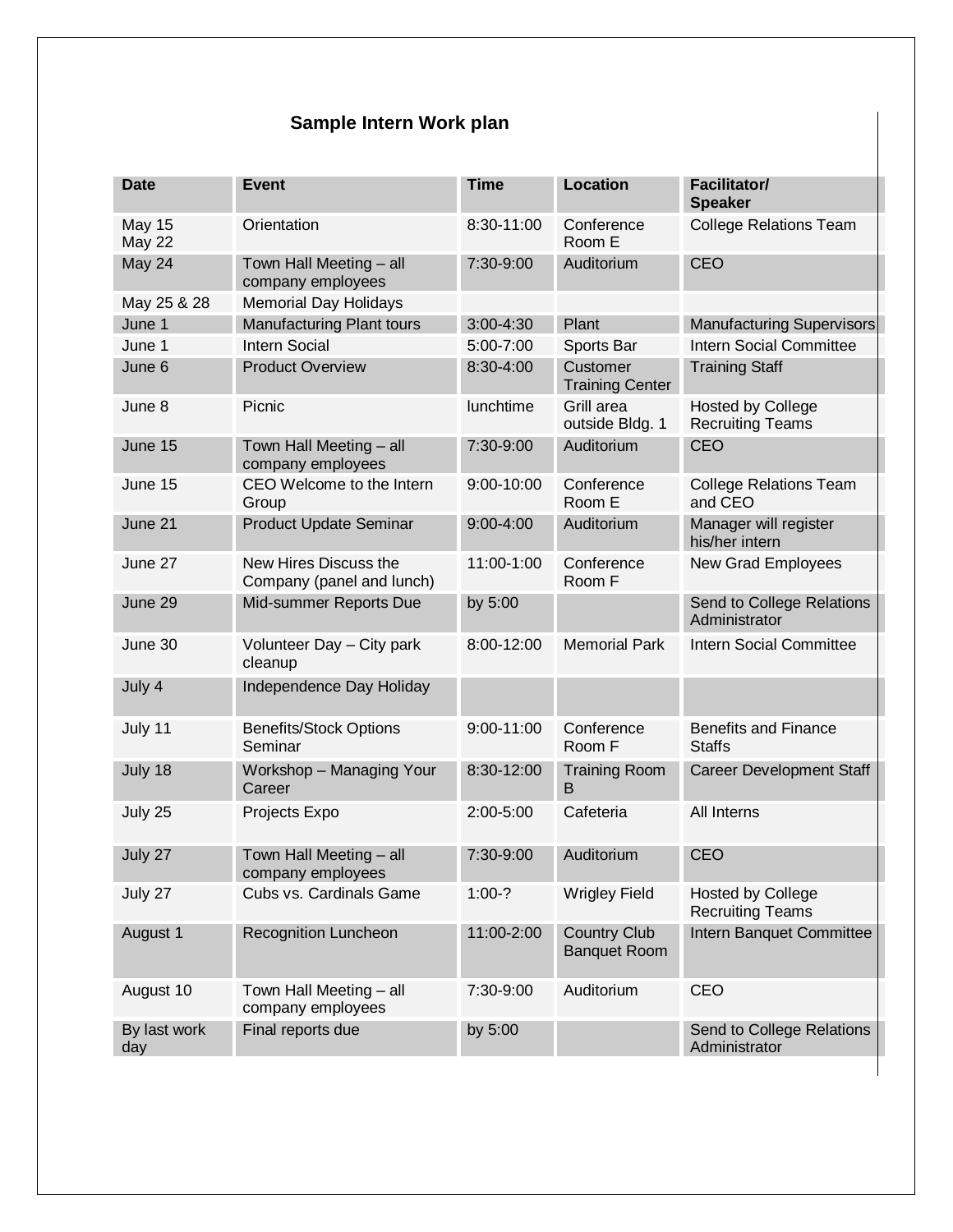#### **E. Intern Orientation**

A great way to introduce your internship outline is during an Intern Orientation session. For students, an orientation serves as an information delivery meeting and a bonding experience to becoming acquainted with fellow interns and staff. Intern orientation should be held on the students' first day of work, and should not be an optional event. An orientation will get the interns off to a good start and help avoid misunderstandings during the work term. Knowing what to expect in advance, will be beneficial for both the coordinator and student. It allows the student to prepare for upcoming learning modules or workshops and it will eliminate any confusion to the intern about the company's deadlines that will be required from the intern.

#### **F. Evaluation**

Evaluation is an essential and critical component to the success of an internship program. The evaluation will help the coordinator improve and enhance the program and determine what works and what doesn't. An evaluation is also the component that the employer can rely on to assess interns and consider for regular, full-time employment. In order to ensure a productive intern, is to have consistent contact with him or her, either in groups or one-on-one, throughout their work term. One thing to remember is that the students are carrying the story of their experience with your company back to campus, and the company has a high stake for retention and future interns that the story is a positive one.

Include the following in the evaluation process:

- Intern feedback
- Intern reports/ projects
- Exit interview
- Manager evaluations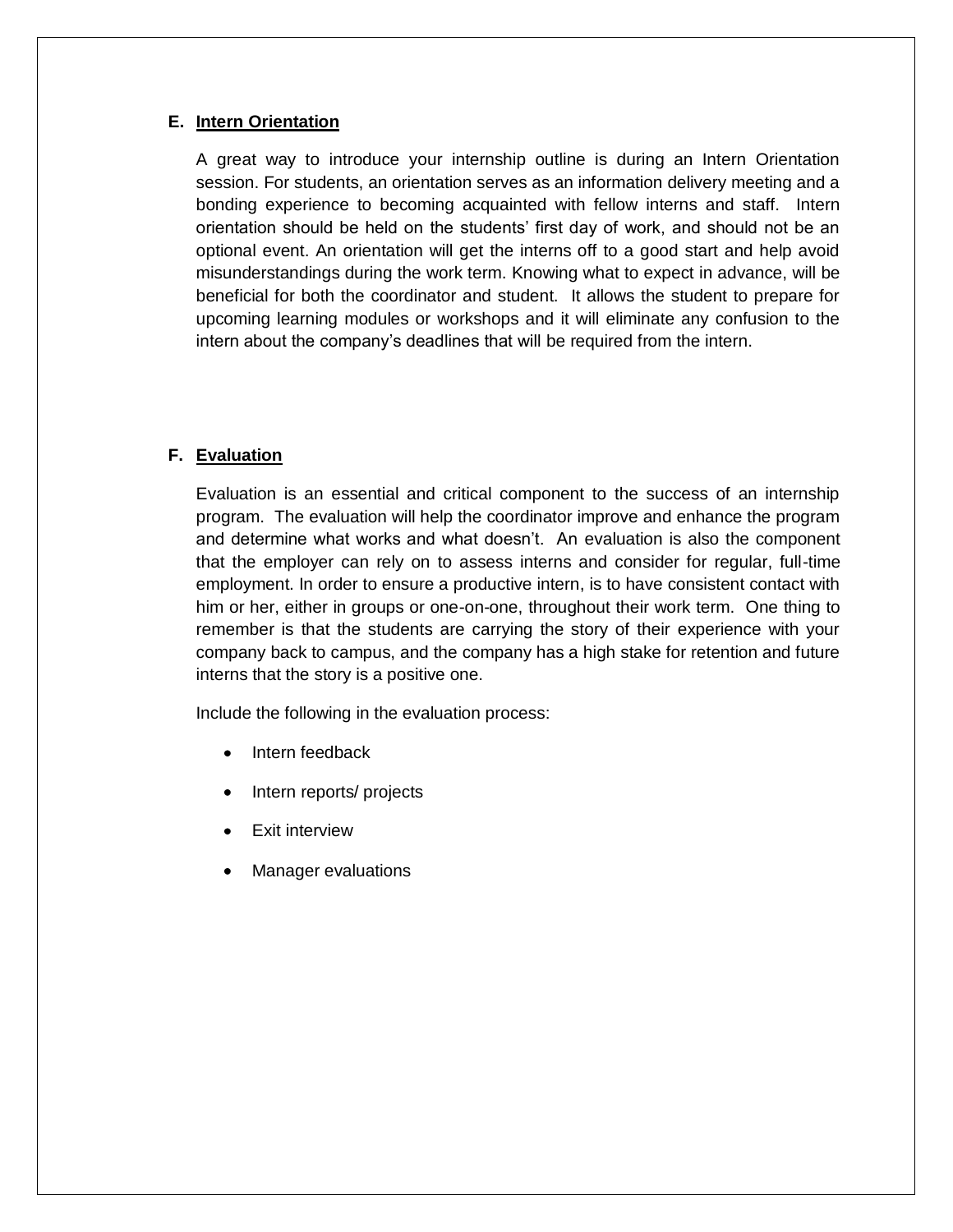## **Sample Intern Orientation Meeting Agenda**

- Check-in and greetings; introduce staff.
- Complete paperwork; make ID badges (social time while waiting on badges); hand out goodie bags— information, handouts, and gifts.
- Introductions of interns—have them pair up, interview each other (5 minutes), and then introduce each other to the group.
- Orientation topics to cover (staff to provide): Wearing your ID badge; building hours Schedule of activities for the summer Committees—description and sign-ups Directory of Interns How to get in touch with college relations staff Timesheets and getting paid Direct deposit of checks Overtime/holidays/benefits Dress code Where to eat lunch Corporate library Taking classes this summer Fitness center Housing/travel stipends **Mentors** Reports and supervisor evaluations End dates Exit interviews and evaluations Our expectations of you What you can expect from us The Intern Handbook Fun stuff to do in the area
- Questions and answers
- Team building exercise
- Closing; hand out logo t-shirts; send interns to reception areas to meet managers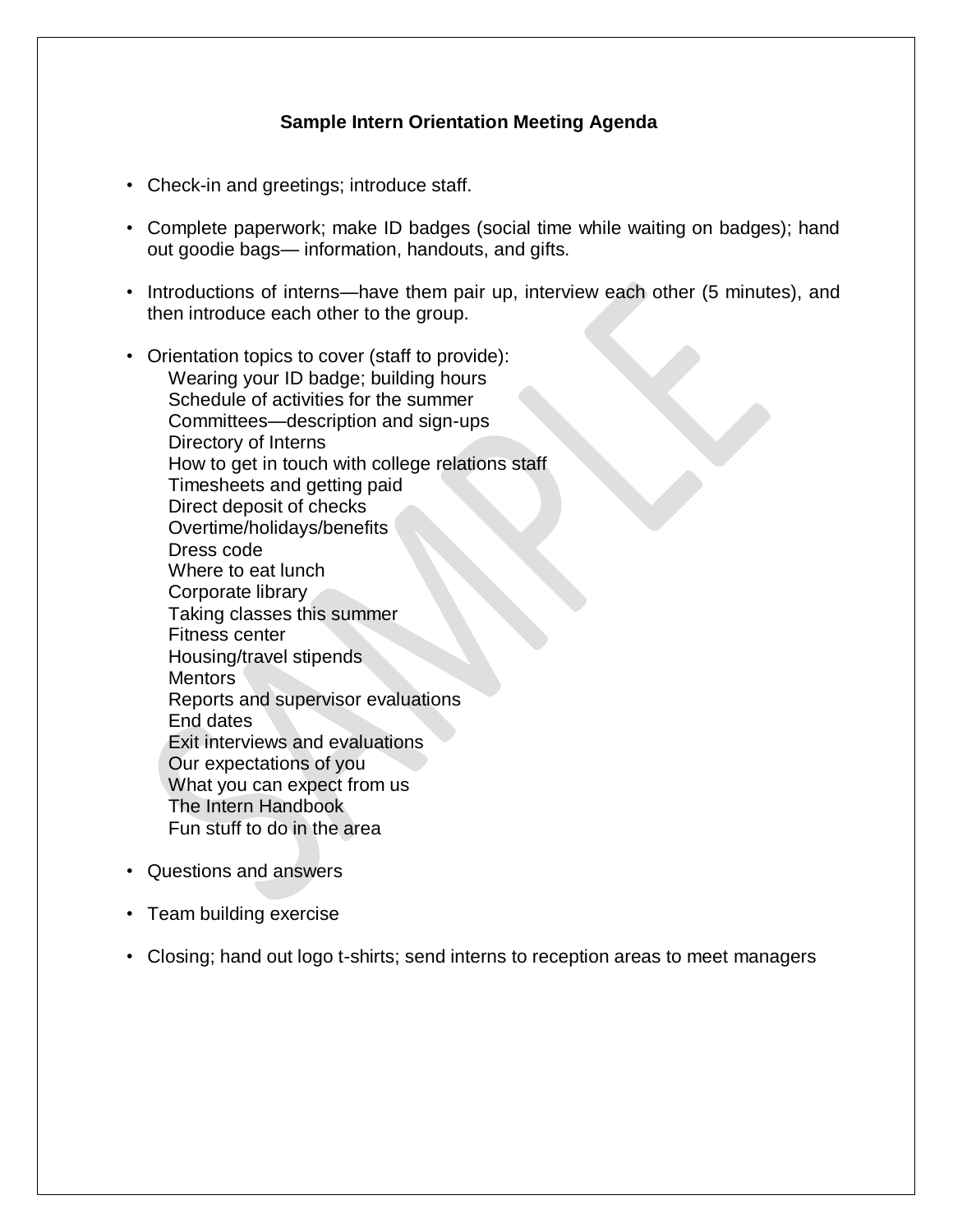## **Individual Intern Evaluation**

 $\mathbf{I}$ 

| <b>Area of Performance</b> |                                                                       | <b>Superior</b> | <b>Good</b> | <b>Satisfactory</b> | <b>Unsatisfactory</b> | NA     |
|----------------------------|-----------------------------------------------------------------------|-----------------|-------------|---------------------|-----------------------|--------|
|                            | Please mark the corresponding box.                                    |                 |             |                     |                       |        |
| 1.                         | Welcomes new ideas, & thinks creatively.                              |                 | $\Box$      | □                   | $\Box$                | □      |
| 2.                         | Conveys feeling of realistic self-confidence.                         |                 | □           | □                   | □                     |        |
| 3.                         | Assumes appropriate responsibility for work behavior.                 |                 | ΙI          | □                   |                       |        |
| 4.                         | Takes initiative to accomplish tasks without being asked.             |                 |             | □                   | □                     |        |
| 5.                         | Organizes time effectively and completes assignments on time.         |                 | ப           | $\Box$              |                       | ப      |
| 6.                         | Adapts to changing demands.                                           | $\Box$          | □           | □                   |                       | $\Box$ |
| 7.                         | Communicates well with professionals in the organization.             |                 | ⊔           | □                   | П                     | ப      |
| 8.                         | Works professionally with clients.                                    | □               | ⊡           |                     | ΙI                    | l 1    |
| 9.                         | Observes work hours, rules, and regulations.                          |                 | □           | $\Box$              | П                     | П      |
|                            | 10. Maintains appropriate physical appearance.                        |                 | □           | □                   | П                     | $\Box$ |
|                            | 11. Asks appropriate questions and investigates unanswered questions. |                 |             | □                   | П                     |        |
|                            |                                                                       |                 |             |                     |                       |        |
|                            | Have you discussed this evaluation with the student intern?           |                 |             |                     | <i>Yes</i> No         |        |
|                            | <b>Suggested Grade</b>                                                |                 |             |                     |                       |        |
|                            |                                                                       |                 |             |                     | Date: $\qquad \qquad$ |        |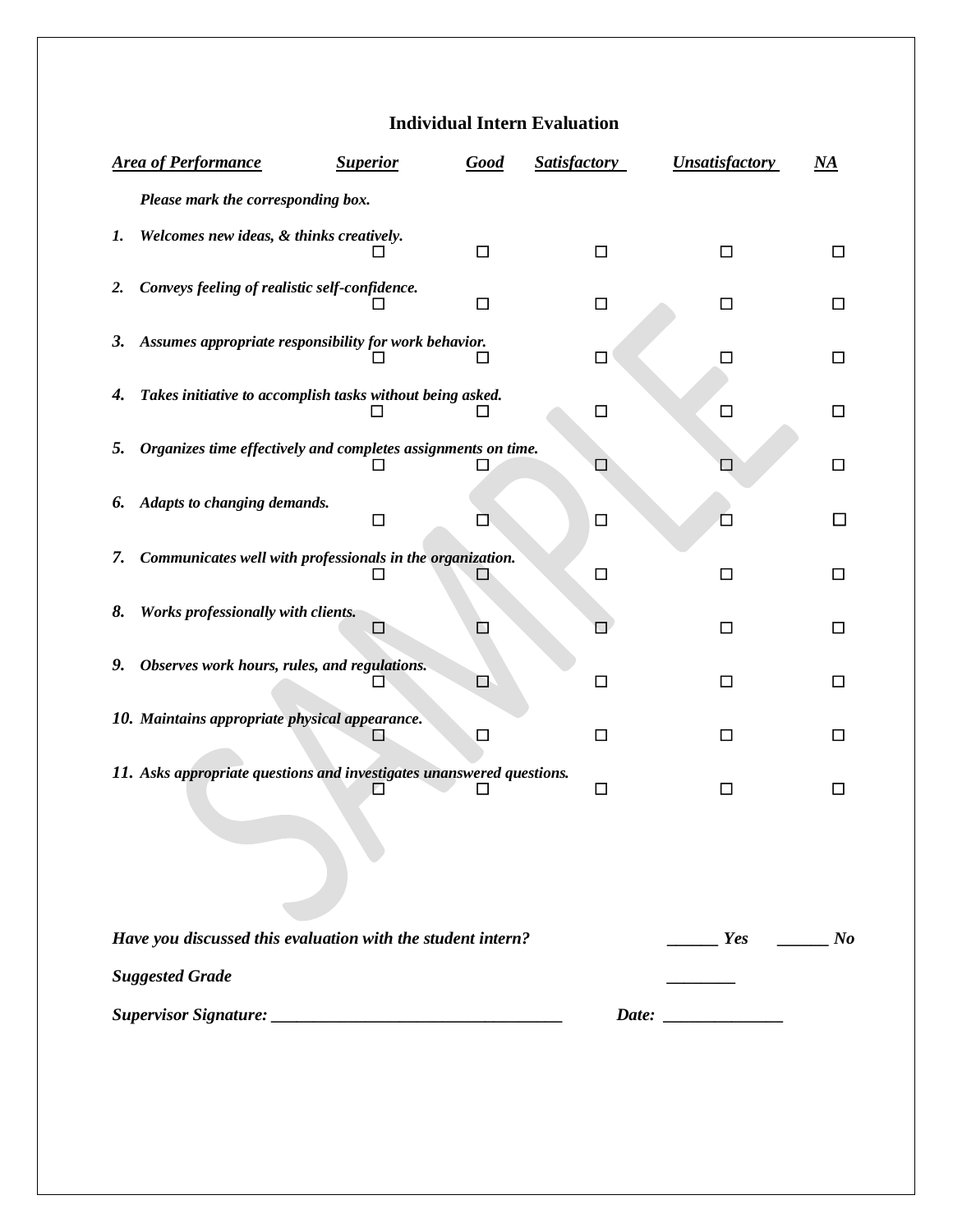### **Sample Form: Manager's Evaluation of Intern**

| Intern Name | Department Name |
|-------------|-----------------|
| Manager     | Mentor          |

Use the key below to rate your intern on Work Performance Areas and Developmental Areas.

**5=Outstanding. Performance** is without question superior, and all standards and objectives have been clearly exceeded. Interns whose performance puts them in the Outstanding category serve as examples to their peers. Initiative and leadership are clearly exhibited.

**4=Exceeds Expectations**. Performance is clearly and indisputably above average, with all standards and objectives having been met and a substantial number of the objectives having been exceeded.

**3=Meets Expectations**. Performance is totally acceptable, with standards and objectives for the internship having been met. Represents the performance level expected from most of our interns.

**2=Needs Improvement**. Performance is below the standards expected. Below average performance that lacks appropriate professional and personal attitudes and/or technical skills. Exhibits deficiencies that could prevent advancement unless corrected.

**1=Does not meet expectations**. Performance fails to meet minimum standards, and the intern should not be asked back.

| Work Performance Areas (Give number rating and comment)                               | Rating |
|---------------------------------------------------------------------------------------|--------|
| Instructions: Follows instructions appropriately. Performs tasks with little or no    |        |
| supervision. Comments:                                                                |        |
|                                                                                       |        |
|                                                                                       |        |
| Quality: Completes tasks accurately and thoroughly. Work reflects neatness, attention |        |
| to detail, and conformance to company standards. Comments:                            |        |
|                                                                                       |        |
|                                                                                       |        |
| Quantity: Completes an expected volume of assigned or related activities. Comments:   |        |
|                                                                                       |        |
|                                                                                       |        |
| Planning: Sets realistic goals. Organizes and prioritizes assigned tasks. Is able to  |        |
| manage multiple assignments. Comments:                                                |        |
|                                                                                       |        |
|                                                                                       |        |
| Communications: Expresses verbal and written ideas effectively. Demonstrates an       |        |
| understanding of departmental jargon. Comments:                                       |        |
|                                                                                       |        |
|                                                                                       |        |
| Teamwork: Interacts with others effectively. Comments:                                |        |
|                                                                                       |        |
|                                                                                       |        |
| Attendance: Is punctual and regular in attending work, meetings, and appointments.    |        |
| Comments:                                                                             |        |
|                                                                                       |        |
|                                                                                       |        |
| <b>Technical Skills:</b> Has technical skills appropriate to level in school and job  |        |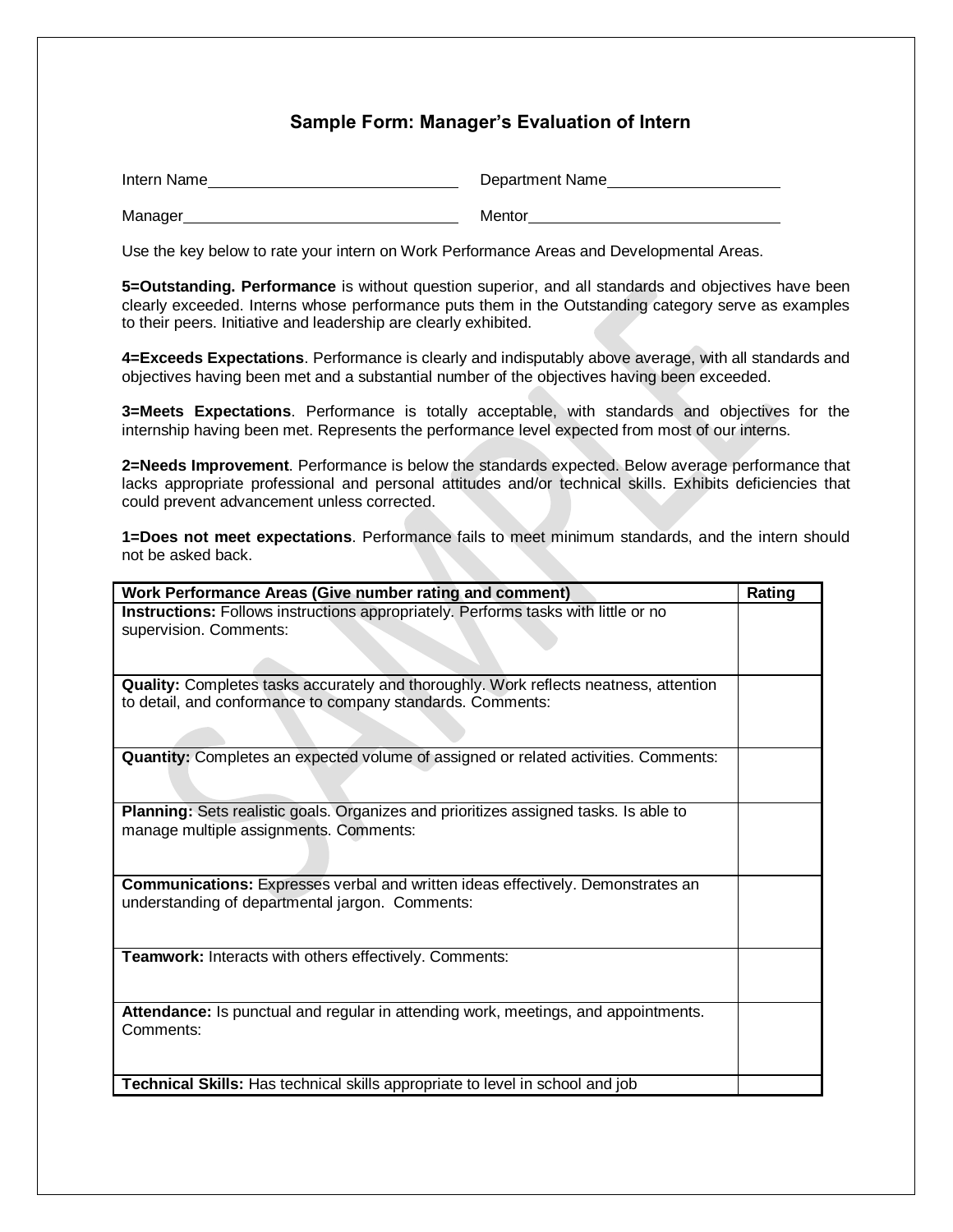#### **RESOURCES**

National, member organizations can offer excellent assistance. The following organizations, and their regional and/or statewide affiliates, should be consulted.

Cooperative Education and Internship Association (CEIA) 16 Santa Ana Place Walnut Creek, CA 94598 Phone: 800-824-0449 Fax: 925-906-0922 Web: www.ceiainc.org

National Association of Colleges and Employers (NACE) 62 Highland Avenue Bethlehem, PA 18017-9085 Phone: 800-544-5272 Fax: 610-868-0208 Web: www.naceweb.org

National Society for Experiential Education (NSEE) 19 Mantua Rd. Mt. Royal, NJ 08096 Phone: 856-423 - 3427 Fax: 856-423-3420 Web: [www.nsee.org](http://www.nsee.org/)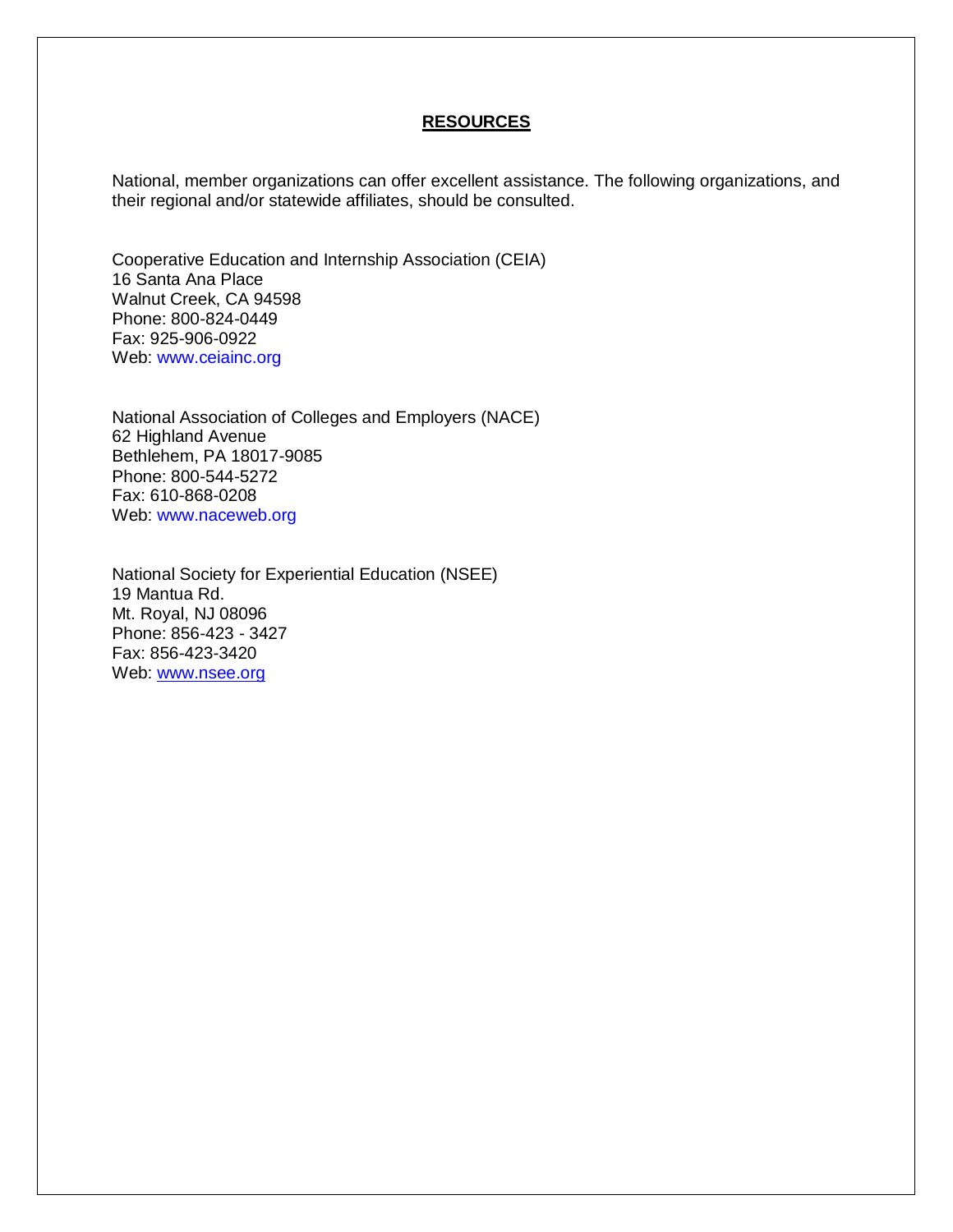#### **TEN CONCERNS OF INTERNS**

#### **1. Give us real work!**

It can't be said too many times that interns want to work and learn. An internship can help you get a job done that you couldn't otherwise, right? If you've brought on an intern as a recruitment tool, then how will you be able to assess their abilities? It just makes sense to utilize your interns well.

#### **2. Do what you say, and say what you do!**

Be honest with your interns about what they can expect during their internship. If the job will require stuffing some envelopes, then make that clear. But if you tell the intern they will be researching a project, and they spend 90% of their time doing "grunt work," then bad feelings will develop. Honesty doesn't cost you anything, and it will make the interns feel that much more respected.

#### **3. We like feedback!**

Remember that interns are students, and they may not have the business skills and experiences that you take for granted. If your intern makes an oversight, just pull him or her aside and explain how the situation should be handled in the future.

#### **4. We want to be included too!**

Is there a staff meeting that they can attend? Can they quietly tag along to that next project meeting? Headed to lunch with a couple of people in the office? Please include them in the daily life of your workplace. After all, if you provide a little more perspective on the intern's work, the product will be much better.

#### **5. Please explain.**

When you assign work, make sure you give a detailed explanation. While the work may seem trivial and obvious to you, it may not be obvious to someone who's never done it before. Patience and a few extra minutes at the beginning will pay off later when your intern can produce good work independently.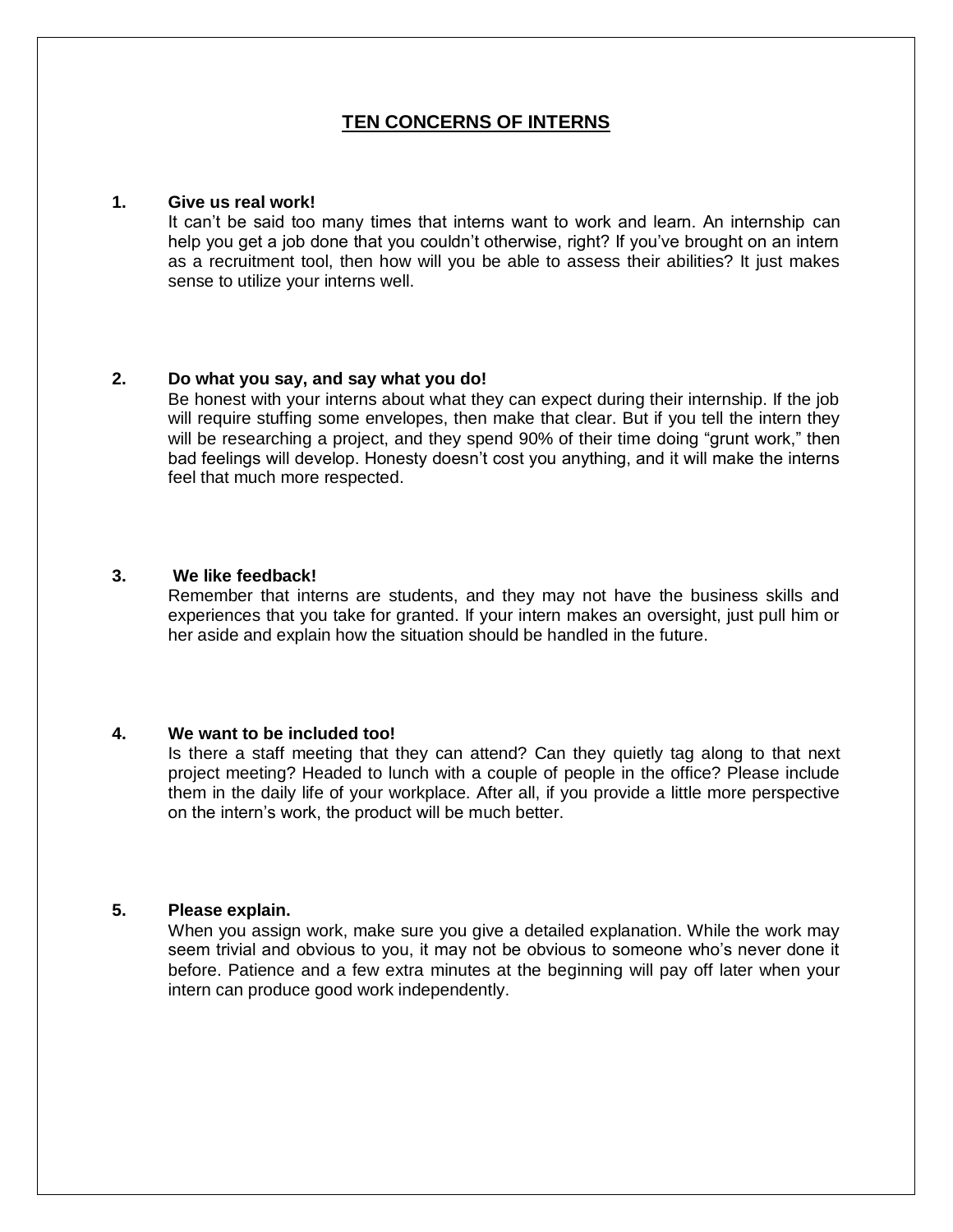#### **6. I want a mentor!**

Make sure that interns have a mentor or supervisor to provide guidance. Make it someone who truly likes to teach, and the experience will be even better.

#### **7. A minute of your time please.**

The best mentor in the world is useless if he or she can't or won't spend the necessary time mentoring. As newcomers, interns may not speak up if they're feeling ignored, so the burden of making sure they're okay is on the mentor. If the busiest person in the office wants to be the designated mentor, he or she should schedule regular times to meet with the intern.

#### **8. Be prepared!**

That wonderful day has arrived and the intern goes to start their internship only to learn that no one knew they were coming, and there is no place for them to work.

#### **9. Um…I need a chair.**

It is amazing how many employers hire an intern and don't think about the fact that they will need a desk, chair, phone and a computer in order to do the task assigned. It is no fun, and not efficient to move an intern from desk to desk as people are out one day to the next. If you want to get a job done, you need to supply the intern with the tools to do the job.

#### **10. Show me the money (as best you can)**

Each internship is different, and each industry has its own personality, remember that interns have expenses. Your organization may not be in a position to pay much, but anything can help. Maybe you can help pay for their parking, take them to lunch every so often, or develop some other creative way to assist them.

Information adapted from *Starting and Maintaining a Quality Internship Program 5th edition*, Messiah College, Grantham, PA 17027